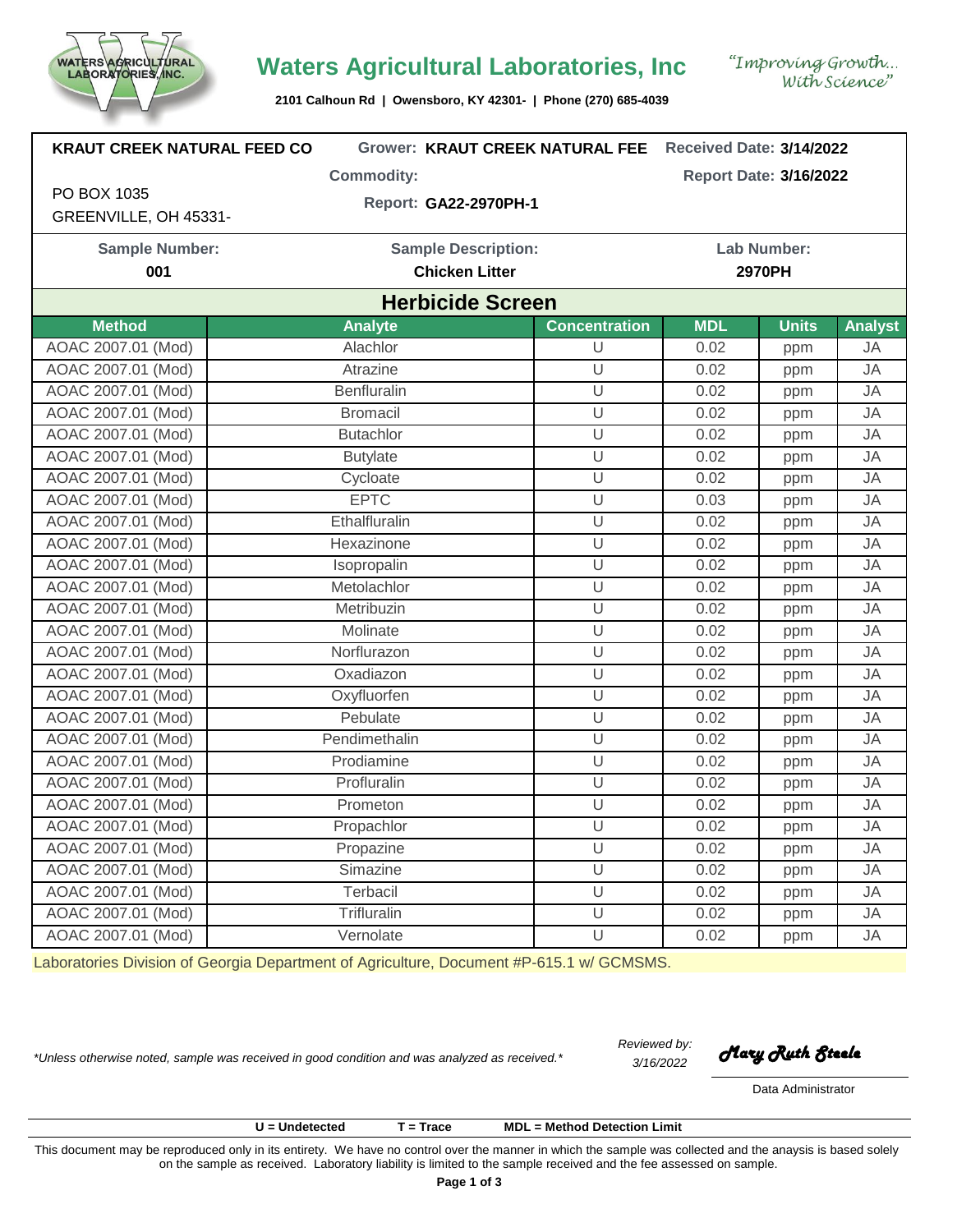

## **Waters Agricultural Laboratories, Inc**

**2101 Calhoun Rd | Owensboro, KY 42301- | Phone (270) 685-4039**

| <b>KRAUT CREEK NATURAL FEED CO</b>   | <b>Grower: KRAUT CREEK NATURAL FEE</b> | <b>Received Date: 3/14/2022</b> |             |              |           |
|--------------------------------------|----------------------------------------|---------------------------------|-------------|--------------|-----------|
|                                      | <b>Commodity:</b>                      | <b>Report Date: 3/16/2022</b>   |             |              |           |
| PO BOX 1035<br>GREENVILLE, OH 45331- | Report: GA22-2970PH-1                  |                                 |             |              |           |
| <b>Sample Number:</b>                | <b>Sample Description:</b>             |                                 | Lab Number: |              |           |
| 001                                  | <b>Chicken Litter</b>                  | 2970PH                          |             |              |           |
|                                      | <b>Individual Compounds</b>            |                                 |             |              |           |
| <b>Method</b>                        | <b>Analyte</b>                         | <b>Concentration</b>            | <b>MDL</b>  | <b>Units</b> | Analyst   |
| & Et Al. Anal Bioanal Ch             | <b>AMPA</b>                            |                                 | 0.480       | ppm          | <b>JA</b> |
| & Et Al. Anal Bioanal Ch             | Glyphosate                             |                                 | 0.20        | ppm          | <b>JA</b> |

Laboratories Division of Georgia Department of Agriculture, Document #P-615.1 w/ GCMSMS.

*3/16/2022 \*Unless otherwise noted, sample was received in good condition and was analyzed as received.\* Mary Ruth Steele*

*Reviewed by:*

Data Administrator

**U = Undetected T = Trace MDL = Method Detection Limit**

This document may be reproduced only in its entirety. We have no control over the manner in which the sample was collected and the anaysis is based solely on the sample as received. Laboratory liability is limited to the sample received and the fee assessed on sample.